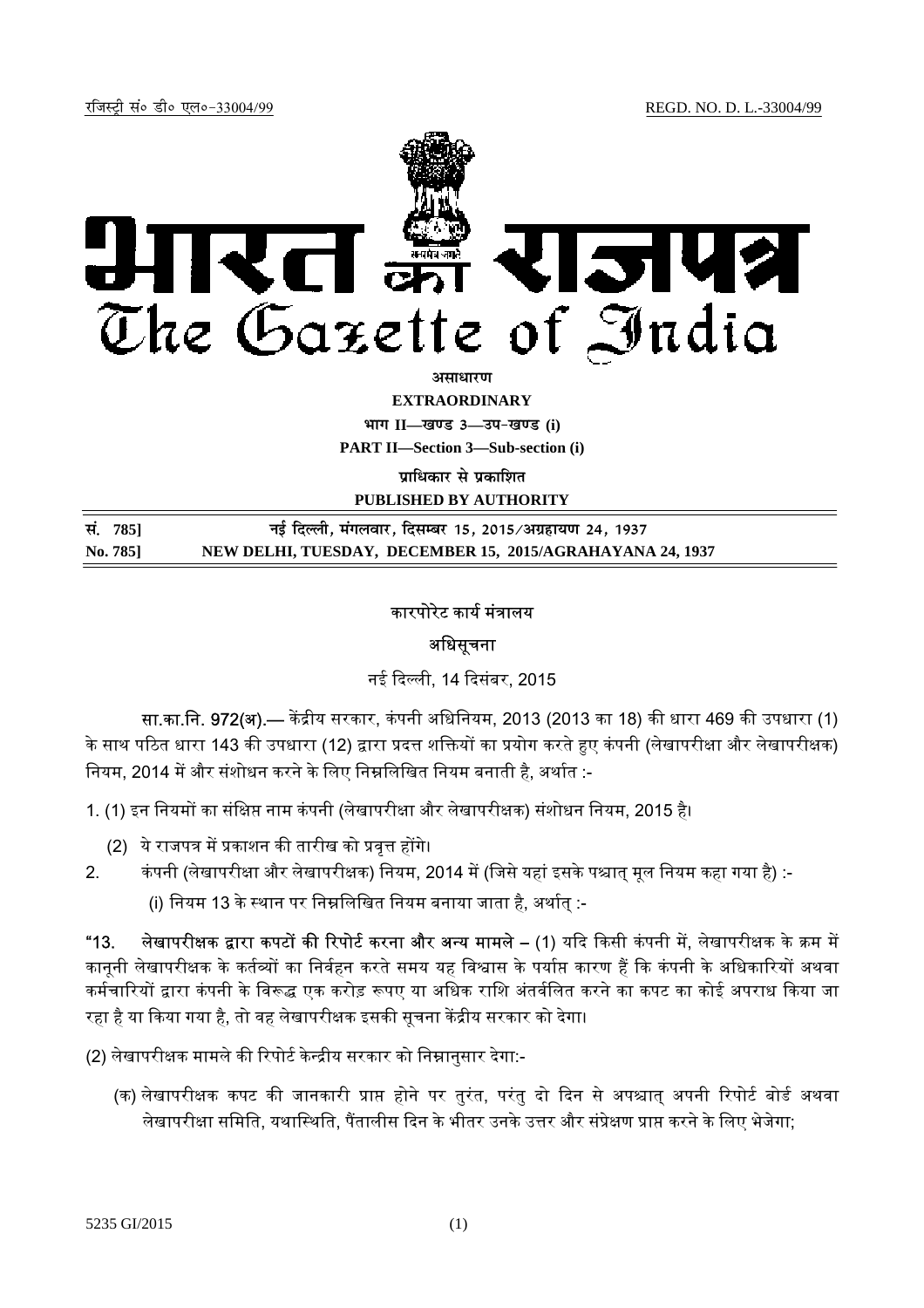- (ख) ऐसे उत्तर अथवा टिप्पणियां प्राप्त होने के पश्चात लेखापरीक्षक, अपनी रिपोर्ट और बोर्ड अथवा लेखापरीक्षा समिति के उत्तर और टिप्पणियां उस पर अपनी टिप्पणी सहित (बोर्ड अथवा लेखापरीक्षा समिति के ऐसे उत्तर और टिप्पणियों पर) ऐसे उत्तर अथवा टिप्पणियां प्राप्त होने के पंद्रह दिनों के भीतर केंद्रीय सरकार को अग्रेषित करेगा।
- (ग) यदि, लेखापरीक्षक अनुबद्ध पैंतालीस दिन की अवधि के भीतर बोर्ड अथवा लेखापरीक्षा समिति के उत्तर अथवा टिप्पणियां प्राप्त करने में सफल नहीं होता है तो वह केंद्रीय सरकार को अपनी रिपोर्ट बोर्ड अथवा लेखापरीक्षा समिति को पहले अग्रेषित की गई अपनी रिपोर्ट के ब्यौरों को अंतर्विष्ट करते हुए एक टिप्पण के साथ अग्रेषित करेगा जिसमें वह बताएगा कि विहित समय में उनसे उत्तर अथवा टिप्पणियां प्राप्त नहीं हुईं।
- (घ) रिपोर्ट रसीदी रजिस्ट्री डाक या त्वरित डाक द्वारा मुहरबंद लिफाफे में सचिव, कारपोरेट कार्य मंत्रालय को भेजी जाएगी और उसके बाद ई-मेल द्वारा उसकी पुष्टि की जाएगी;
- (ङ) यह रिपोर्ट लेखापरीक्षक के शीर्षनामा पर होगी जिसमें डाक पता, ई-मेल पता और दूरभाष संख्या या मोबाइल संख्या लिखी होगी तथा यह लेखापरीक्षक द्वारा उसकी मुहर सहित हस्ताक्षरित होगी तथा उसकी सदस्यता संख्या उपदर्शित की जाएगी; और
- (च) रिपोर्ट प्ररूप **एडीटी-4** में यथाविनिर्दिष्ट एक विवरण के प्ररूप में होगी।

(3) यदि कपट में लगी राशि उपधारा (1) में विनिर्दिष्ट राशि से कम है तो लेखापरीक्षक धारा 177 के तहत गठित लेखापरीक्षा समिति या बोर्ड को कपट की जानकारी तुरंत, किंतु दो दिन से अधिक नहीं, मामले की रिपोर्ट देगा और वह मामले की निम्नलिखित विनिर्दिष्ट रिपोर्ट देगा-

- (क) वर्णन सहित कपट की प्रकृति:
- (ख) अंतर्वलित अनुमानित राशि; और
- (ग) अंतर्वलित पक्ष

(4) वर्ष के दौरान, लेखापरीक्षा समिति या बोर्ड को उपधारा (3) के अधीन रिपोर्ट किया गया प्रत्येक कपट में निम्नलिखित विवरण का प्रकटीकरण बोर्ड की रिपोर्ट में करना होगा:-

- (क) ब्यौरा सहित कपट की प्रकृति;
- (ख) अंतर्वलित अनुमानित रकम;
- (ग) अंतर्वलित पक्ष, यदि उपचारी कार्रवाही नहीं की गई है; और
- (घ) की गई उपचारी कार्रवाहियां।

(5) इस नियम के उपाबंध, आवश्यक परिवर्तन सहित, धारा 148 और धारा 204 के अधीन अपने कर्तव्यों का निर्वहन करते समय क्रमशः लागत लेखापरीक्षक और सचिवालय लेखापरीक्षक पर भी लागृ होंगे।";

(ii) मूल नियमों के प्ररूप संख्या एडीटी-4 में,-

(क) पंक्ति 3 में, शब्द, अंक और कोष्ठकों "नियम 13(4)" के लिए शब्द, अंक, वर्ण और कोष्ठक "नियम 13(2)(च)" रखे जाएंगे; और

(ख) पंक्ति-24 में मद संख्या (10) में शब्द, अंक और कोष्ठक "नियम 13(1)" के लिए शब्द, अंक, वर्ण और कोष्ठक "िनयम 13(2)(क)" रखे जाएंगे।

> [ फाइल संया 1/33/2013-सीएल-V] अमरदीप सिंह भाटिया, संयुक्त सचिव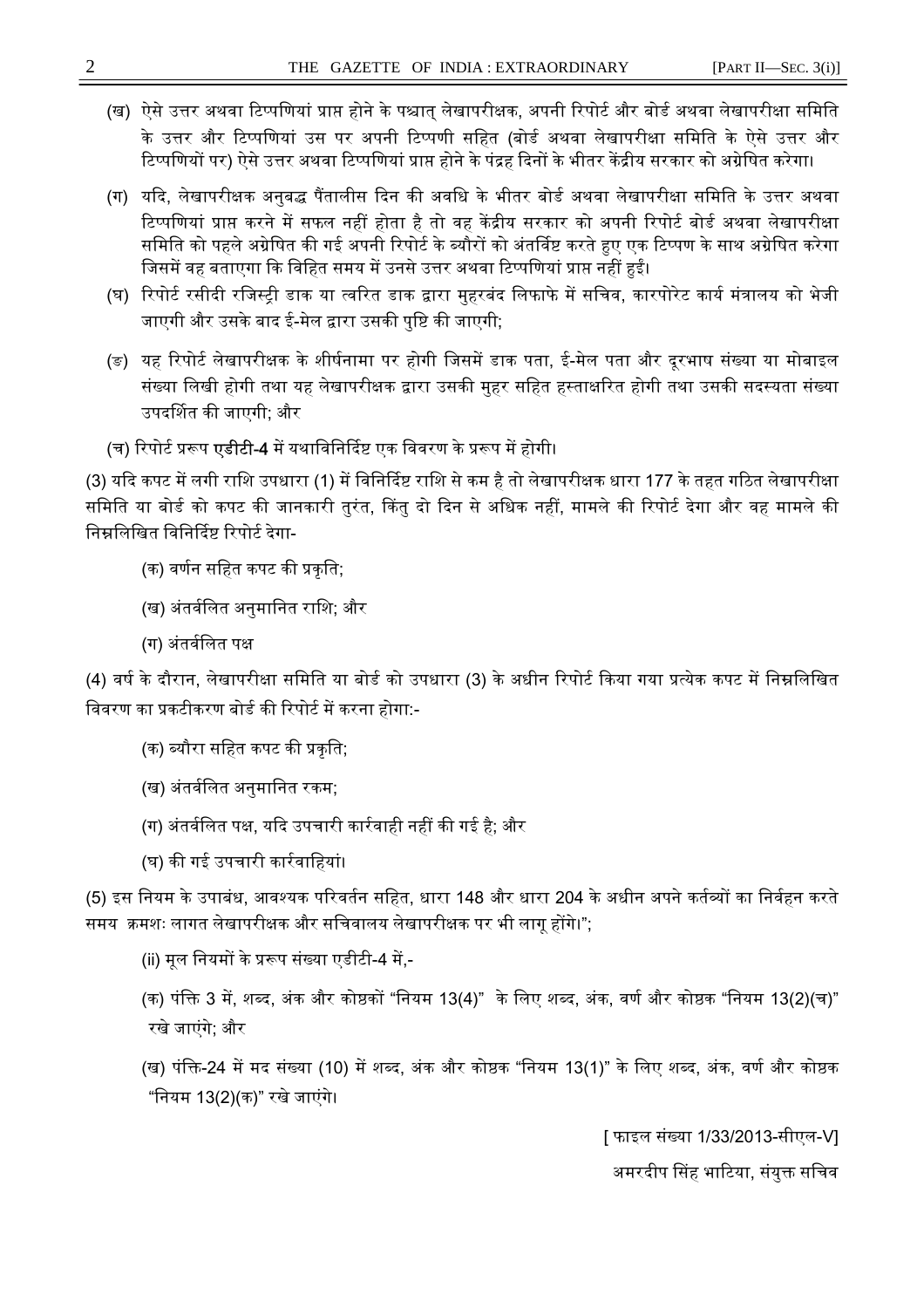**टिप्पणः-** मूल नियम, सा.का.नि. 246(अ) तारीख 31 मार्च, 2014 द्वारा भारत के राजपत्र, असाधारण, भाग-II, खंड 3, उपखंड (i) में प्रकाशित किए गए और तत्पश्चात् सा.का.नि. 722(अ) तारीख 14 अक्तूबर, 2014 द्वारा संशोधन किया गया।

### **MINISTRY OF CORPORATE AFFAIRS**

#### **NOTIFICATION**

New Delhi, the  $14<sup>th</sup>$  December, 2015

**G.S.R. 972(E).—**In exercise of the powers conferred by sub-section (12) of section 143 read with sub-section (1) of section 469 of the Companies Act, 2013 (18 of 2013), the Central Government hereby makes the following rules further to amend the Companies (Audit and Auditors) Rules, 2014 namely:-

1. (1) These rules may be called the Companies (Audit and Auditors) Amendment Rules, 2015.

(2) They shall come into force on the date of their publication in the Official Gazette.

2. In the Companies (Audit and Auditors) Rules, 2014 (hereinafter referred to as the principal rules),-

(i) For rule 13, the following rule shall be substituted, namely:-

**"13. Reporting of frauds by auditor and other matters:** (1) If an auditor of a company, in the course of the performance of his duties as statutory auditor, has reason to believe that an offence of fraud, which involves or is expected to involve individually an amount of rupees one crore or above, is being or has been committed against the company by its officers or employees, the auditor shall report the matter to the Central Government.

(2) The auditor shall report the matter to the Central Government as under:-

(a) the auditor shall report the matter to the Board or the Audit Committee, as the case may be, immediately but not later than two days of his knowledge of the fraud, seeking their reply or observations within forty-five days;

(b) on receipt of such reply or observations, the auditor shall forward his report and the reply or observations of the Board or the Audit Committee along with his comments (on such reply or observations of the Board or the Audit Committee) to the Central Government within fifteen days from the date of receipt of such reply or observations;

(c) in case the auditor fails to get any reply or observations from the Board or the Audit Committee within the stipulated period of forty-five days, he shall forward his report to the Central Government along with a note containing the details of his report that was earlier forwarded to the Board or the Audit Committee for which he has not received any reply or observations;

(d) the report shall be sent to the Secretary, Ministry of Corporate Affairs in a sealed cover by Registered Post with Acknowledgement Due or by Speed Post followed by an e-mail in confirmation of the same;

(e) the report shall be on the letter-head of the auditor containing postal address, e-mail address and contact telephone number or mobile number and be signed by the auditor with his seal and shall indicate his Membership Number; and

(f) the report shall be in the form of a statement as specified in Form ADT-4.

(3) In case of a fraud involving lesser than the amount specified in sub-rule (1), the auditor shall report the matter to Audit Committee constituted under section 177 or to the Board immediately but not later than two days of his knowledge of the fraud and he shall report the matter specifying the following:-

- (a) Nature of Fraud with description;
- (b) Approximate amount involved; and
- (c) Parties involved.